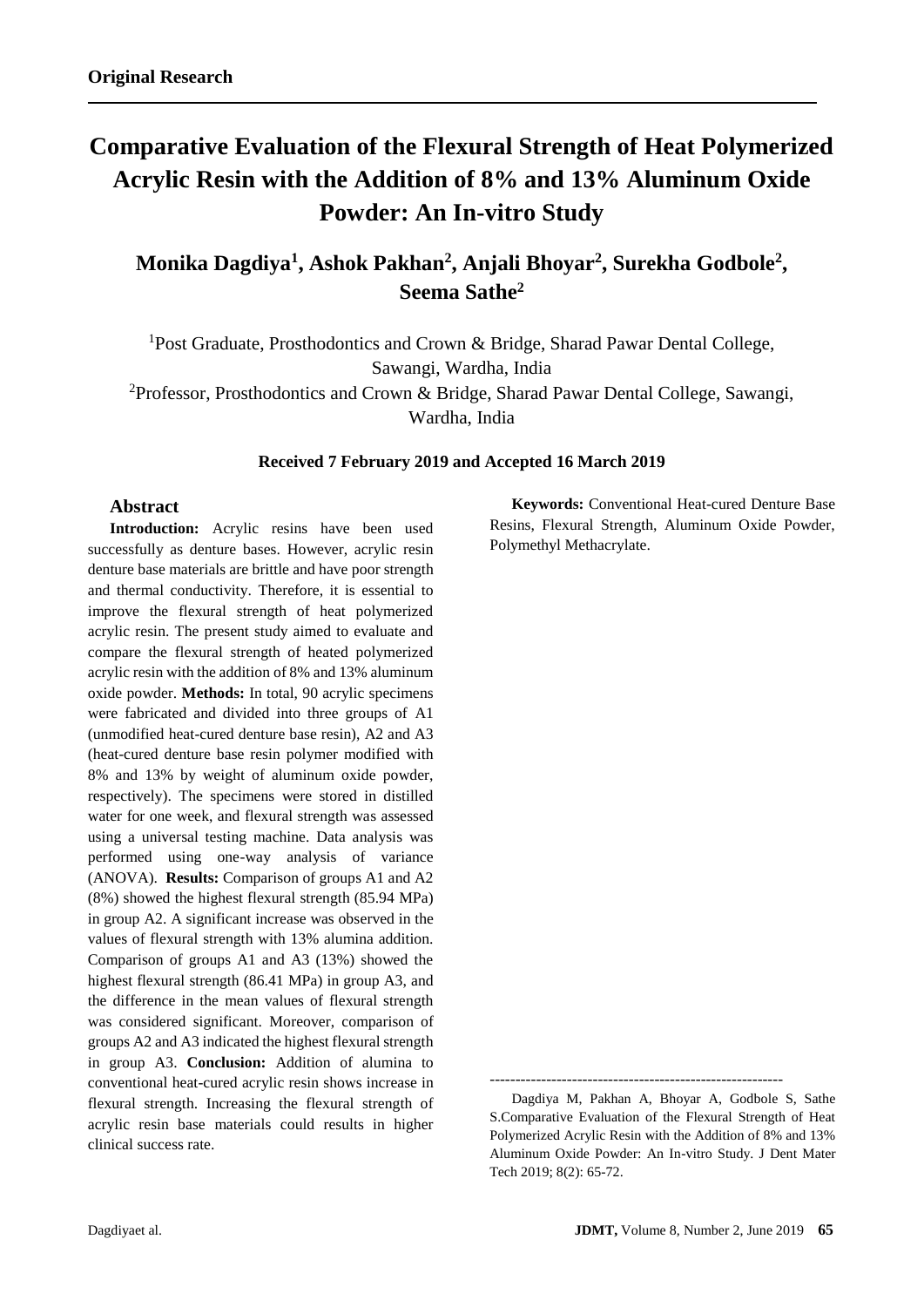# **Introduction**

Acrylic resin and rubber-reinforced acrylic polymers represent approximately 95% of the denture base materials used in Prosthodontics (1). Despite the tremendous progress in dentistry, tooth loss remains unavoidable, necessitating replacement by artificially fixed or removable substitutes. The search for an ideal denture base material remains a challenge to dentists, specifically in the treatment of completely edentulous patients, and there is ongoing research to develop ideal denture base materials that could address the challenges in the oral environment.

Acrylic resins have been used successfully as denture bases owing to their ease of processing, costefficiency, light weight, and color matching ability (2). However, acrylic resin denture base materials have poor strength and low thermal conductivity, while they are also brittle (3, 4).

Since the introduction of polymethylmethacrylate (PMMA) as a denture base material in the 1930s, PMMA has gained more popularity compared to other denture base materials owing to advantages such as good aesthetics, biocompatibility in the oral environment, and ease of manipulation and processing. On the other hand, this material does not fulfill all the desirable properties of a denture base material due to limitations such as the brittle nature and low thermal conductivity. Therefore, it is appropriate to increase the strength parameters and thermal conductivity of PMMA (5).

Strength parameters are essential to the long service of prosthesis inside the oral environment, as well as the bearing of masticatory forces. The most common tests in this regard are impact strength, which is the ability of a material to resist a sudden, high-level force, and shock and flexural strength, which measures the force required to deform the material to fracture or irreversible yield. Due to the risk of denture fracture, high impact strength is considered to be a desirable property. Incorporating the mentioned properties in denture base materials would help resist torsional forces, thereby leading to longer clinical service of the prosthesis (6).

Thermal conductivity is required for perceiving hot and cold sensations, better appreciation of taste, and minimizing the perception of the denture as a foreign body. With commercially available denture base resins, there is the lack of thermal stimulation to the underlying mucosa, which leads to the reduction of stratum corneum thickness, predisposing the mucosa to injuries due to the functioning of the denture (7).

To date, several attempts have been made to improve the mechanical properties and thermal conductivity of heat-cured denture base acrylic resin, including the chemical modification of PMMA and addition of various reinforcing materials. Chemical modification of PMMA could be performed with the addition of a rubber graft copolymer and reinforcement of PMMA with other materials (e.g., carbon fiber, aramid fibers, glass fiber, and ultra-high modulus polyethylene) (8).

In 2008, Ellakwa, Ayman, Mohamed, and Ali (6) investigated the effects of additional aluminum oxide powder at various concentrations (5-20%) based on weight, as well as the effects of flexural strength and thermal diffusivity of heat polymerized denture base resin. After the analysis of the samples, it was concluded that there was an increase not only in the flexural strength with the reinforcement of the resin samples with aluminum oxide powder, but such enhancement was also observed in thermal diffusivity. It is also notable that the addition of metal fillers not only provides the advantage of improved strength and thermal conductivity, but it also reduces polymerization shrinkage and warpage, makes the material radiopaque, and inhibits bacterial growth on the denture surface.

Due to the allergic reaction caused by metallic denture base materials, an insight into acrylic-based materials with improved thermal diffusivity is of interest. One approach for the enhancement of the thermal diffusivity of denture base acrylic resins is introduction of a more thermal-conducting phase within the insulating acrylic resin matrix, which causes development of a composite denture base material. Another approach involves the addition of thermalconducting metal particles to the powder or liquid resin and polymerize in accordance with the instructions of the manufacturer, which results in a modest increase in thermal conductivity (9). However, a significant increase in thermal conductivity using this approach requires the higher loading of the metal powder, which alters some of the beneficial characteristics of acrylic resins, such as density, tensile strength, toughness, and diminished esthetic appearance.

Aluminum oxide, which is commonly referred to as alumina, possesses strong ionic interatomic bonding properties, as well as better material characteristics. Aluminum is found in several crystalline phases and could revert to the most stable hexagonal alpha phase at higher temperatures, which is of particular interest in structural applications. Alpha-phase alumina is the strongest and stiffest of all oxide phases, which is associated with remarkable hardness, dielectric properties, refractoriness, and thermal properties (7).

Evidence is scarce regarding the effects of the percentage and particle size of the metal fillers used for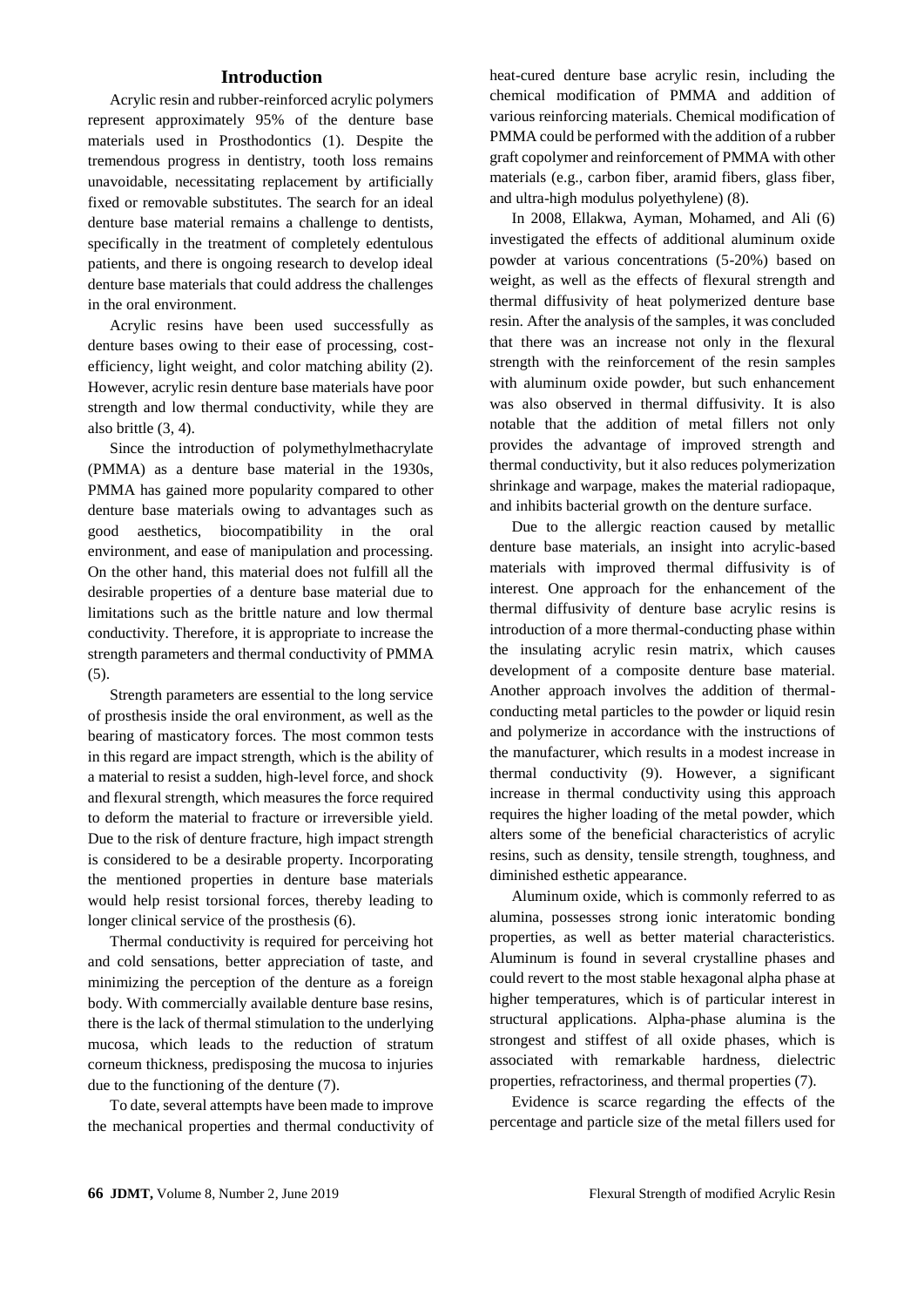the reinforcement of denture base resin, and no studies have been focused on the effects of metal fillers on the reinforcement of commercially available high-impact denture base resin.

The present study aimed to evaluate and compare the flexural strength of conventional heat polymerized acrylic resin reinforced with aluminum oxide powder with the addition of 8% and 13% aluminum oxide powder. The research hypothesis was that the addition of aluminum oxide with a higher percentage will increase the flexural strength of heat polymerized acrylic resin.

# **Materials and Methods**

# **1. Metal Mold Fabrication**

To standardize the samples, a standard stainless steel master die with rectangular mold spaces (diameters of each mold:  $42*12*3$  mm<sup>3</sup>) was fabricated in order to generate rectangular specimens. Two stainless steel square blanks of the similar size were also fabricated (e.g., upper member and lower member of the flask assembly). In addition, three knobs were fabricated to the lower member, so that the standard stainless-steel master die could be sandwiched between the upper and lower members. Three knobs ensured the complete seating of the assembly, so that all the three knobs, master die, and two square blanks would become an assembly (Figs. 1, 2).



**Figure 1**. Parts of Metal Die



**Figure 2.** Metal Die Assembly

# **2. Fabrication of the Specimens**

# **2. 1. Mixing of the Filler (Aluminum Oxide) and PMMA**

Aluminum powder with 99.9% purity and the average particle size of 1-10 was selected as the filler. PMMA and the filler particles were weighed in an electronic weighing balance, and accurate volumes of 8% and 13% of the filler were determined based on the following formula:

# Density =Mass

Volume

The metal filler and PMMA were pre-weighed to ensure the filler concentrations of 8% and 13% based on weight. Initial mixing and blending were performed using a mortar and pestle until obtaining a uniform mix. Mixing continued until no specks, streaks or spots of two different colors were observed, and a mix with uniform color was obtained (Fig. 3). Following that, various concentrations of aluminum oxide were added to the denture base resins in order to place 30 samples per each group. The samples groups in this research were as follows:



**Figure 3.** Aluminum Oxide Filler Added to Heat-cured Polymer

- Group A1 (control): unmodified, heat-cured denture base resin (DPI);
- Group A2: heat-cured DPI modified with 8% by weight of aluminum oxide powder;
- Group A3: heat-cured DPI modified with 13% by weight of aluminum oxide powder

The material used for the preparation of the specimens was conventional heat polymerized DPI in the powder and liquid forms. The concentrations of 8% and 13% by weight of aluminum oxide powder were weighed using a digital weighing scale and mixed with the polymer of the conventional heat polymerized DPI.

Before mixing the powder, the lower member and master die were assembled. Separation of the media (thin film) was applied on the stainless-steel master die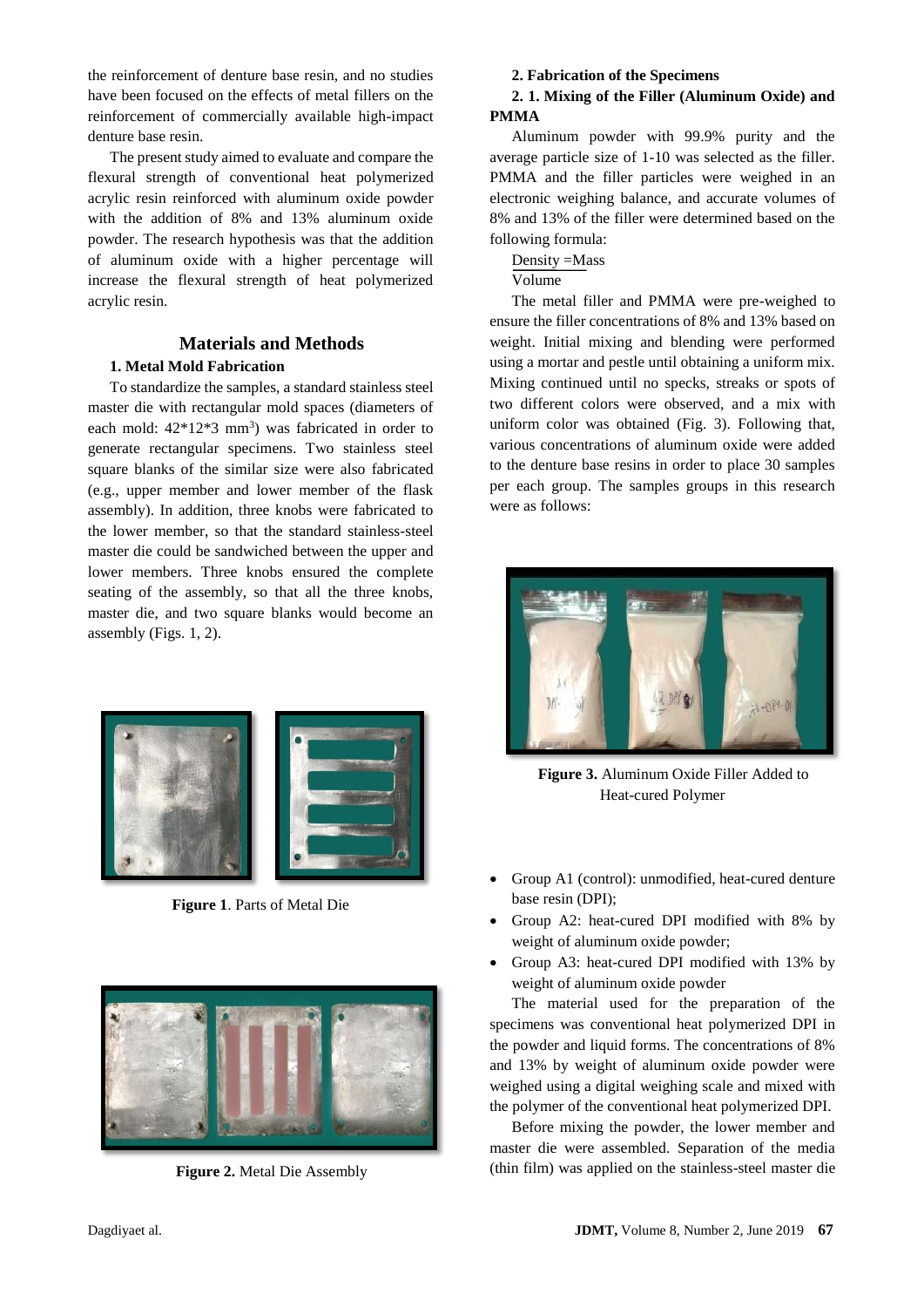using a brush, and the media was allowed to dry. The monomer and polymer were mixed in all the study group in accordance with the instructions of the manufacturer. The obtained mixture was packed into mold space in the dough stage. Afterwards, the upper member was placed and assembled like a flask. Trial closure was performed, and the extra flash was trimmed using a B.P. knife.

At the next stage, the assembly was placed back on the hydraulic press at the pressure of 1,200 psi and tightened until achieving the metal-to-metal contact of the assembly. The assembly was preserved for bench curing for 30 minutes. The duration of the subsequent curing cycle was 90 minutes at the temperature of 70°C, followed by boiling for 30 minutes. After curing, the assembly was bench-cooled to room temperature and opened to retrieve the cured samples. The process was repeated until fabricating the desired number of samples (Fig. 4).



**Figure 4.** Samples Stored in Distilled Water

#### **2. 2. Criteria for the Selection of the Specimens**

In this study, the specimens had to be free of voids, have the diameters of  $40*10*3$  mm<sup>3</sup> with no irregularity, be crack-free, and have no evident color difference.

#### **2. 3. Retrieval and Storage of the Specimens**

The resin samples were retrieved meticulously and inspected for irregularity, and the selected samples were finished and polished. Afterwards, the resin samples were stored in distilled water for seven days, during which the distilled water was changed every day. After seven days, the samples were air-dried before testing in order to determine the flexural strength using a universal testing machine.

# **3. Testing of the Specimens**

All the samples were tested in terms of flexural strength using a universal testing machine (Fig. 5) in order to expose the object (denture) to sudden load based on the following formula:

 $S = 3PI/2bd<sup>2</sup>$ 

Where S is the flexural strength (MPa), P represents the load at fracture (N), I shows the distance between the supporting wedges (50 mm), b denotes the width of the specimen (mm), and d is the thickness of the specimen (mm).



**Figure 5.** Sample Being Tested

#### **Results**

In this study, each group contained 30 samples of conventional heat polymerized PMMA resin (DPI, Wallace Street, Mumbai, India), which were reinforced with 8% and 13% aluminum oxide powder by weight. After fabrication, the samples were subjected to the universal testing machine to assess the flexural strength (Table I-III).

The flexural strength of the samples was calculated based on the following formula:

 $F$ lexural Strength =  $S = 3PI/2bd^2$ 

The obtained results were analyzed using one-way analysis of variance (ANOVA). Comparison of groups A1 and A2 (8%) indicated the highest flexural strength (85.94 MPa) in group A2, and the difference in the mean flexural strength was not considered significant. (Diagram 1) Furthermore, a highly significant increase was observed in the values of flexural strength with 13% alumina addition.

Comparison of groups A1 and A3 (13%) showed the highest flexural strength (86.41 MPa) in group A3, and the difference in the mean flexural strength was considered significant. In addition, comparison of groups A2 and A3 indicated the highest flexural strength in group A3, and the difference in the mean flexural strength was not considered significant.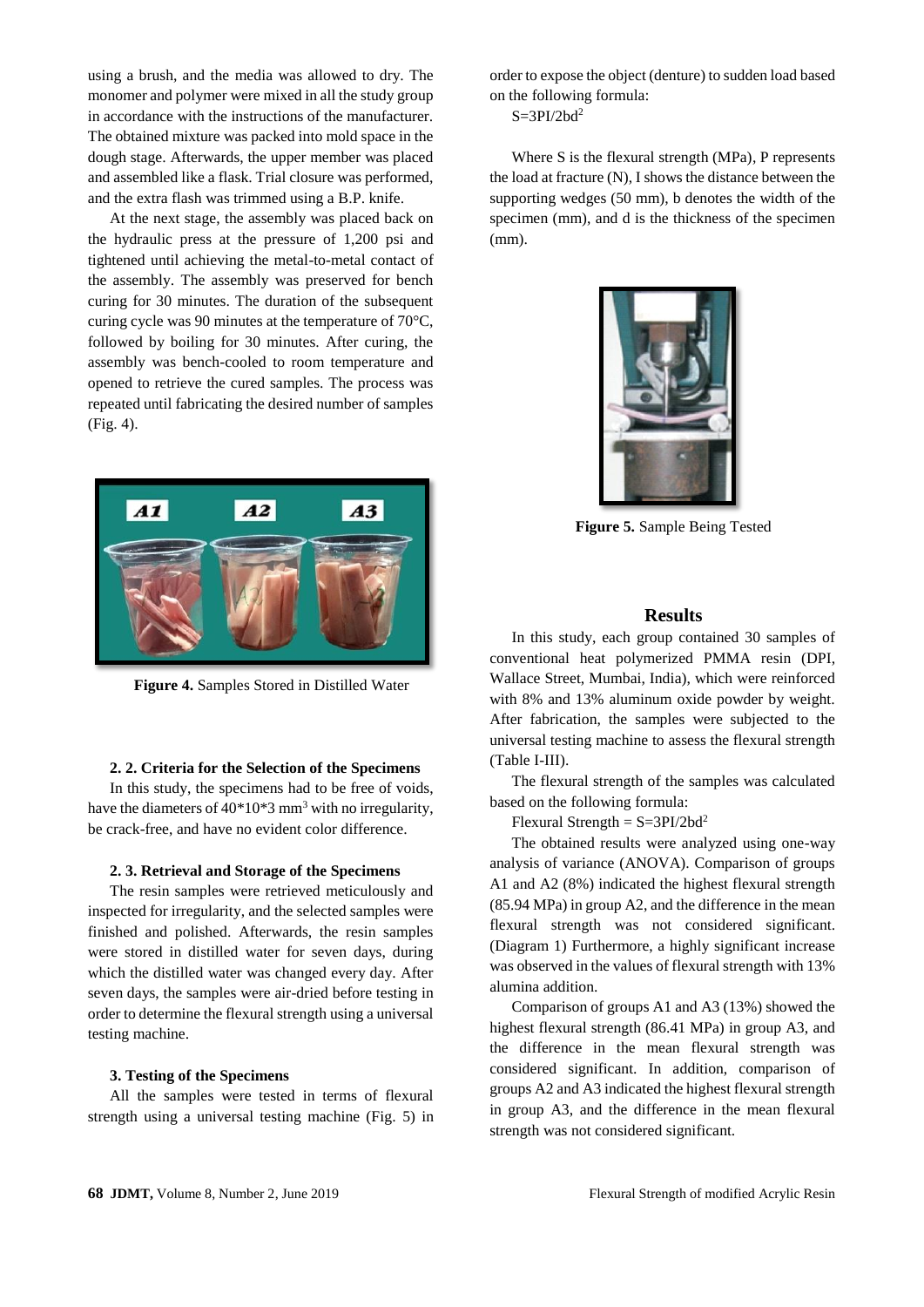| Groups                                               | Range        | <b>Mean</b> | <b>Standard Deviation (SD)</b> |
|------------------------------------------------------|--------------|-------------|--------------------------------|
| A1(control<br>group)                                 | 54.33-82.2   | 69.60       | 8.16                           |
| $A2$ (heat-<br>cured DPI<br>modified<br>with $8\%$ ) | 64.28-107.23 | 85.94       | 9.77                           |
| A3 (heat-<br>cured DPI<br>modified<br>with $13\%$ )  | 61.23-108.23 | 86.41       | 10.89                          |

**Table II.** Results of One-way ANOVA regarding Mean Flexural Strength in Study Groups

| <b>Groups</b>  | <b>Mean</b> | <b>P-value</b>    |  |
|----------------|-------------|-------------------|--|
|                |             | Significant $(S)$ |  |
| A1             | 69.60       |                   |  |
| A <sub>2</sub> | 85.94       | 0.002(S)          |  |
| A3             | 86.41       |                   |  |
|                |             |                   |  |

 One-way ANOVA; \*F test; P<0.05 and P<0.01: significant (S); P<0.001: highly significant (HS)

**Table III**. Inter-group Comparison of Mean Flexural Strength

| <b>Groups</b> | Mean  | SD    | <b>Difference between Groups</b> |       |             |  |
|---------------|-------|-------|----------------------------------|-------|-------------|--|
| A1            | 69.60 | 8.16  | $A1-A2$                          | 16.34 | $0.33$ (NS) |  |
| A2            | 85.94 | 9.77  | $A1-A3$                          | 16.81 | 0.12(S)     |  |
| A3            | 86.41 | 10.89 | $A2-A3$                          | 0.41  | $0.56$ (NS) |  |
|               |       |       |                                  |       |             |  |

NS: not significant; S: significant



**Diagram 1.** Mean Flexural Strength in Study Groups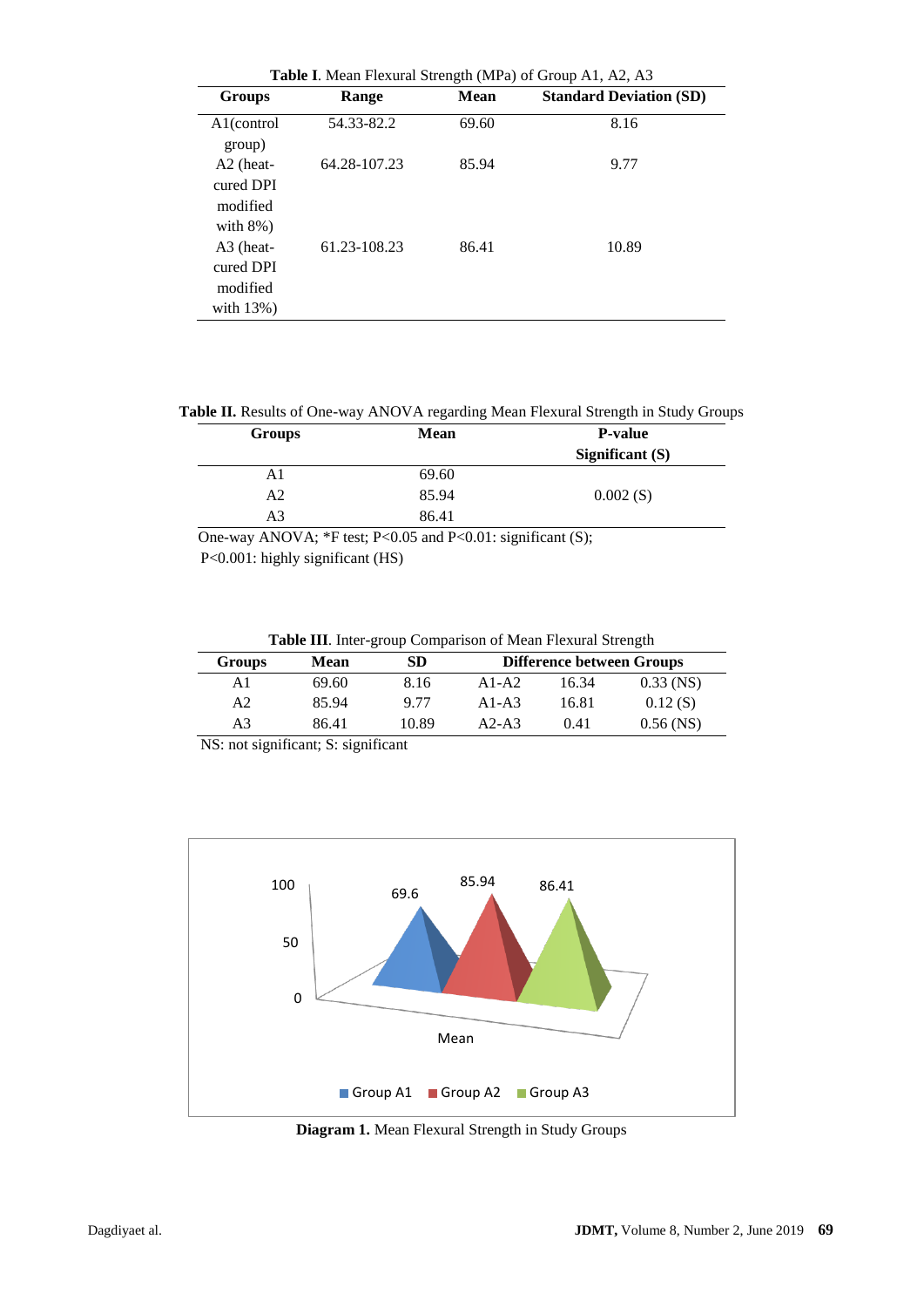# **Discussion**

Acrylic resins have dominated the denture base world for over five decades. Among various polymeric materials, PMMA has been documented to be the most promising denture base material, which is commercially available. Maxillary dentures are put through bending deformation, with tensile stresses occurring at the labial aspect and lingual to the incisors and onto the polished surfaces. Compressive stresses occur towards the tissue surface, with higher values observed beneath the teeth and on the ridge as compared to those toward the palate.

The present study aimed to enhance the flexural strength of PMMA since it generally affects the durability and longevity of fabricated prosthesis, as well as patient satisfaction with the prosthesis. In the current research, the flexural strength test was used to access the resistance of PMMA denture base resin against the stresses occurring under function. In total, 90 rectangular bar specimens were fabricated for denture base resins, and 30 control specimens of PMMA resin (group A1) were compared with 30 specimens in each experimental group (i.e., PMMA with concentrations of 8% and 13% aluminum oxide by weight in group A and group A3).

Various studies have been documented in the literature pertaining to the reinforcement of PMMA with numerous types of fibers and inserts in an attempt to enhance its mechanical properties. In the present study, aluminum oxide powder was selected as the filler since it not only increases the strength of PMMA, but it also forms thermally-conducting pathways across the insulating polymer. Furthermore, aluminum oxide, which is more commonly known as alumina, has strong ionic interatomic bonds that lead to several advantageous qualities. This element is found in various crystalline phases, all of which revert to the more stable alpha phase at higher temperatures. This phase is of great advantage for various applications.

Alpha-alumina is a strong, stiff oxide with excellent hardness, dielectric properties, refractoriness, and remarkable thermal conductivity, which render it a preferred material for a variety of applications. Additionally, there are other merits to alpha-alumina, including cost-efficiency and ease of manipulation and processing (8). Considering the mentioned advantages of alumina, aluminum oxide was used as the filler in the present study.

Factors such as filler particle size, filler particle distribution in the resin matrix, and filler particle interactions at the interface have major effects on the mechanical properties of resins. Larger filler sizes compared to the matrix particles is associated with higher settling when the powder is mixed with the monomer, which in turn leads to the inferior mechanical properties of the reinforced resin (9). The size of filler particles should be such that it could be finished easily. Therefore, we used the alumina powder with smaller particle sizes (1-10 μm) in the current research. Moreover, the percentage of the applied filler for enhancement should be such that the filler particles could evenly disperse into the resin matrix without disturbing its continuity (1). Proper filler distribution renders resin stronger and more conductive.

In a study by Ellakwa A. E. et al (6). Entitled the "Effect of Aluminum Oxide Addition on the Flexural Strength and Thermal Diffusivity of Heat-polymerized Acrylic Resin", flexural strength and thermal diffusivity enhanced by adding spherical particles of alumina to acrylic resin. This finding could be attributed to the uniform distribution of the alumina particles within the polymer powder. In another research by Chaijareenont P. et al (10). Entitled the "Effect of Various Amounts of 3 hacryloxypropyltrimethoxysilane on the Flexural Properties and Wear Resistance of Alumina-reinforced PMMA", use of spherical alumina was recommended to avoid the interlocking effect exerted by elongated shaped fillers. Therefore, the particles with a low aspect ratio  $(1-10 \mu m)$  were selected in the present study, with the additional alumina concentrations of 8% and 13%.

There is controversy regarding the rate of the metal oxides that should be embedded in resin in order to improve its physical and mechanical properties. Several studies have denoted the increased thermal diffusivity of PMMA following the addition of alumina at variable concentrations. With regard to flexural strength, some researchers such as Vojdani M (12) have reported an improvement in the flexural strength of PMMA after the incorporation of alumina at lower concentrations (approximately 2.5 wt%), while Ellakwa A. E. et al (6), Saritha M. K. et al (12), Atla J. et al (13). Have reported no increase at higher concentrations (5, 10, 15, 20, and 25 wt%).

In the present study, comparison of groups A1 (control) and A2 (8%) showed the highest flexural strength (85.94 MPa) in group A2, while the difference in the mean flexural strength of the control and experimental groups was not considered significant. Furthermore, a highly significant increase was observed in the values of flexural strength with the addition of 13% alumina, while an insignificant increase was also observed in the flexural strength with the addition of 5 wt% alumina.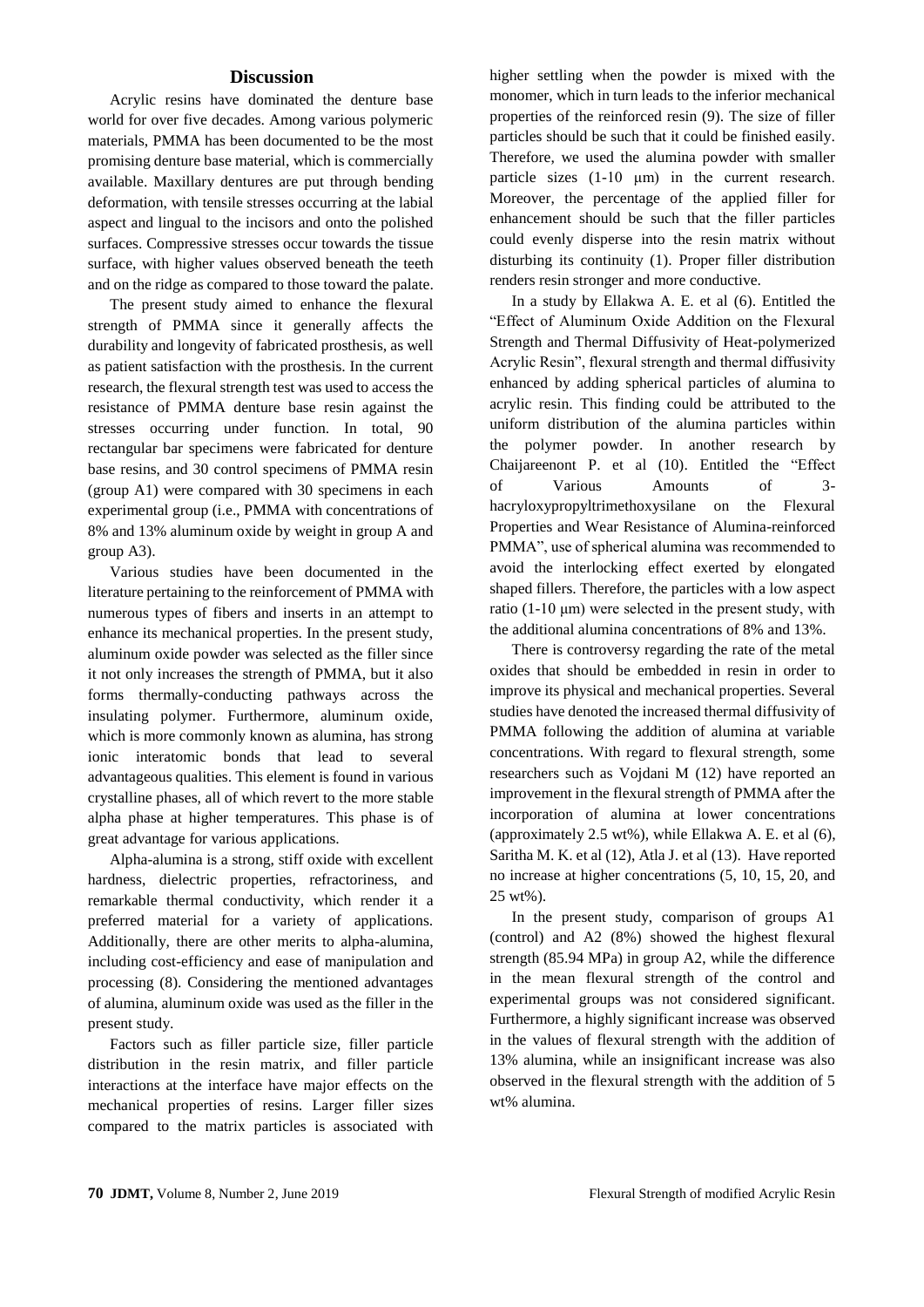In the current research, comparison of groups A1 (control) and A3 (13%) indicated the highest flexural strength (86.41 MPa) in group A3, while the difference in the mean flexural strengths of the control and experimental groups was not considered significant. On the other hand, comparison of groups A2 and A3 showed the highest flexural strength in group A3, while the difference in the mean flexural strength was not considered significant (Tables I-III).

The results of the present study are consistent with the findings of Saritha (11), who investigated the flexural strength of conventional heat-polymerized denture base resin with the addition of 5%, 10%, and 15% by weight of aluminum oxide powder. The researchers concluded that the flexural strength of conventional heat-cured denture base resin caused no significant increase in the flexural strength of conventional denture resin, while the incorporation of 10% and 15% by weight of aluminum oxide powder to the heat-cured denture base resin significantly increased the flexural strength of the denture base resin, with the highest flexural strength observed in 15% by weight of the incorporation of aluminum oxide powder to the heatcured denture base resin.

In another research in this regard, Ellakwa (6) Investigated the flexural strength of heat-cured denture base resin with 5%, 10%, 15%, and 20% additional aluminum oxide powder, concluding that flexural strength increased with the addition of aluminum oxide powder to heat-cured denture base resin. Furthermore, Vojdani (12) conducted a research to evaluate the effects of adding 0.5-5% by weight of aluminum oxide powder on the flexural strength, surface hardness, and roughness of conventional heat-polymerized acrylic resin. The concluded result states that reinforcement of the conventional heat-cured acrylic resin with 2.5% by weight, significantly increased the flexural strength and hardness with no adverse effects on the surface roughness.

## **Clinical Implications**

Despite the popularity of material, fractures of PMMA dentures are quite common. The strength of acrylic resin is not enough to maintain the long-term durability of denture acrylics in clinical services. It could be interpreted that aluminum oxide fillers are potential components to be added to denture bases in order to increase the flexural strength. The flexural strength of heat-cured denture base resin increased after the addition of 8% and 13% aluminum oxide particles, depending on the percentage of applied filler particles. Adequate flexural strength of denture base is essential to the longevity of prosthesis.

## **Limitations of the Study**

One of the limitations of the study was that the addition of filler particles led to the discoloration of the resultant resin, which restricted the use of the material on the non-esthetic zones of the denture.

## **Recommendations for Further Research**

- 1. Further research is required to examine the other physical and mechanical properties of PMMA reinforced with untreated and treated aluminum oxide powder.
- 2. The effects of aging on these reinforced denture base materials should be further evaluated before the clinical application.

# **Conclusion**

According to the results, the flexural strength of unmodified, heat-cured denture base resin increased with the addition of 8% and 13% aluminum oxide powder. Furthermore, the incorporation of 8% by weight of aluminum oxide powder to heat-cured denture base resin caused no significant increase in the flexural strength of unmodified denture base resin. On the other hand, the incorporation of 13% by weight of aluminum oxide powder to heat-cured denture base resin significantly increased the flexural strength of the denture base resin. Finally, the highest flexural strength was observed with the addition of 13% by weight of aluminum oxide powder to heat-cured denture base resin.

# **[Conflicts of interest](http://jdmt.mums.ac.ir/manager?_action=journal#Conflict)**

None declared.

## **Acknowledgments**

Hereby, we extend our gratitude to the University of Datta Meghe Institute of Medical Sciences in Sawangi, Wardha for the financial support of this study.

## **References**

- 1. Anusavice KJ. Phillips' science of dental materials, 11th ed. W.B. St. Louis: Saunders Company; 2003.
- 2. Eichhold WA, Woelfel JB. Denture base acrylic resins: friend or foe? Compendium. 1990;11(12): 720-725.
- 3. Brady AP, Lee H, Orlowski JA. Thermal conductivity studies of composite dental restorative materials. J Biomed Mater Res. 1974;8(6): 471- 485.
- 4. Craig RG. Restorative Dental Materials. 11th ed. St Louis: MO, London; Mosby, 2001.